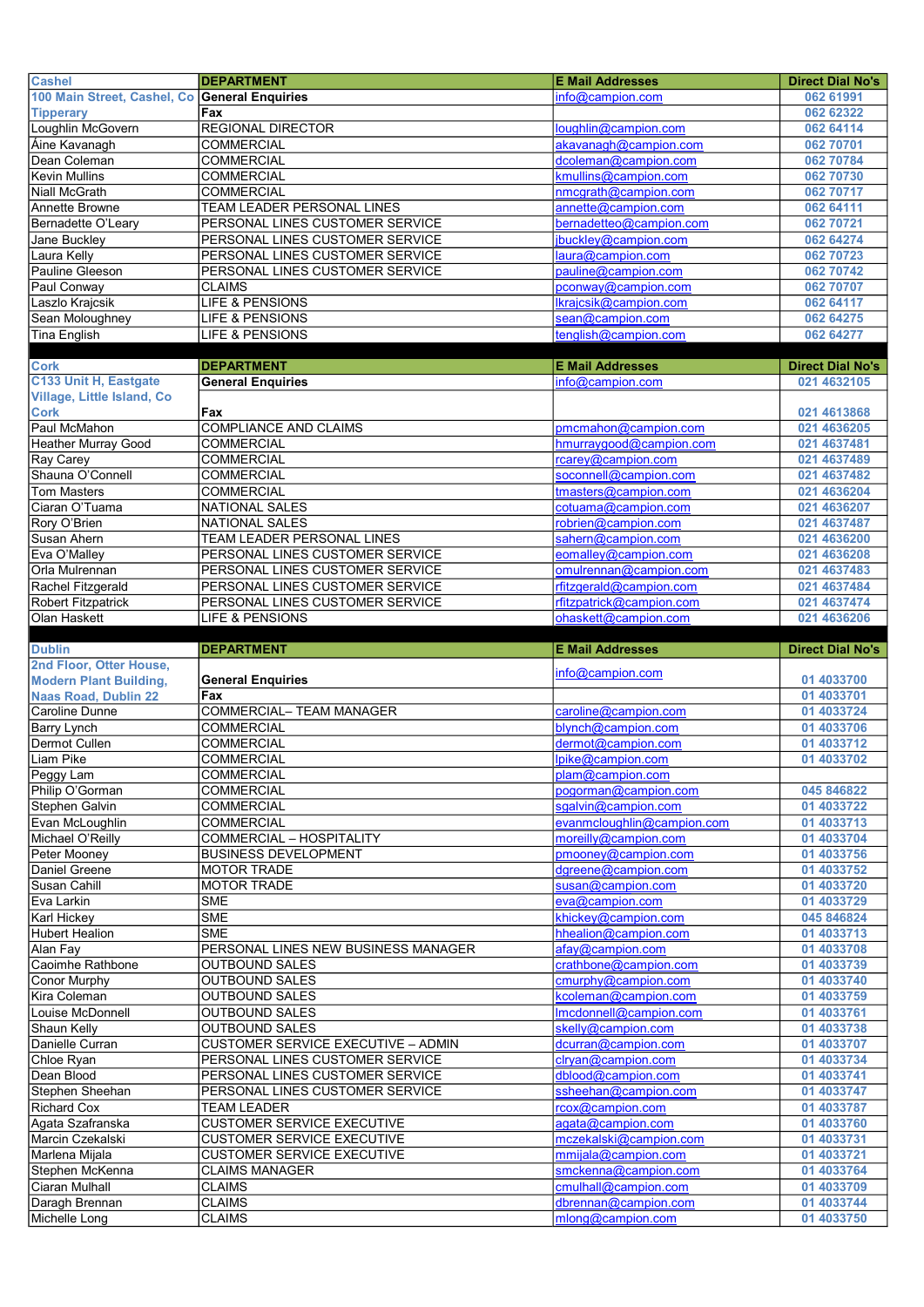| Niall Campion                         | <b>CLAIMS</b>                        | ncampionins@campion.com                     | 01 4033753                 |
|---------------------------------------|--------------------------------------|---------------------------------------------|----------------------------|
| Cathal Manning                        | <b>LIFE &amp; PENSIONS</b>           | cmanning@campion.com                        | 01 4033757                 |
| Davina Ody                            | LIFE & PENSIONS                      | dody@campion.com                            | 01 4033758                 |
| Kevin Byrne                           | LIFE & PENSIONS                      | kbyrne@campion.com                          | 01 4033733                 |
|                                       |                                      |                                             |                            |
| <b>Galway</b>                         | <b>DEPARTMENT</b>                    | <b>E Mail Addresses</b>                     | <b>Direct Dial No's</b>    |
|                                       | <b>General Enquiries</b>             | info@campion.com                            | 091 549000                 |
| <b>5 Merchants Road, Galway</b>       | Fax                                  |                                             |                            |
| Michael McLaughlin                    | <b>OFFICE MANAGER</b>                | mmclaughlin@campion.com                     |                            |
| Eilish Burke                          | <b>COMMERCIAL</b>                    | eburke@campion.com                          | 091 549014                 |
| <b>Jeff Spelman</b>                   | COMMERCIAL                           | jspelman@campion.com                        |                            |
| Noreen Gilligan                       | COMMERCIAL                           | ngilligan@campion.com                       | 094 9371511                |
| Olive Murphy Joyce                    | <b>COMMERCIAL</b>                    | omurphy@campion.com                         |                            |
|                                       | <b>COMMERCIAL</b>                    | rmulry@campion.com                          | 094 9371511<br>091 549042  |
| <b>Rosemary Mulry</b>                 | <b>COMMERCIAL</b>                    |                                             |                            |
| Theresa Fahy<br>Eoghan O'Meara        | PERSONAL LINES CUSTOMER SERVICE      | tfahy@campion.com<br>eomeara@campion.som    |                            |
|                                       |                                      |                                             |                            |
| Nora Moran                            | PERSONAL LINES CUSTOMER SERVICE      | nmoran@campion.com                          |                            |
| Serena Dunning                        | PERSONAL LINES CUSTOMER SERVICE      | sdunning@campion.com                        |                            |
| <b>Breda Scully</b>                   | LIFE & PENSIONS                      | bscully@campion.com                         |                            |
| Martina Higgins                       | LIFE & PENSIONS - OPERATIONS MANAGER | mhiggins@campion.com                        | 091 549040                 |
| Matthew Head                          | LIFE & PENSIONS                      | mhead@campion.com                           | 091 549035                 |
| <b>Nigel Coleman</b>                  | LIFE & PENSIONS                      | ncoleman@campion.com                        |                            |
| Alan Duggan                           | LIFE & PENSIONS - ADMIN              | aduggan@campion.com                         |                            |
| Evan Treacy                           | LIFE & PENSIONS - ADMIN              | etreacy@campion,com                         |                            |
|                                       |                                      |                                             |                            |
| <b>Kilkenny</b>                       | <b>DEPARTMENT</b>                    | <b>E Mail Addresses</b>                     | <b>Direct Dial No's</b>    |
| 13 Patrick Street, Kilkenny           | <b>General Enquiries</b>             | info@campion.com                            | 056 7762798                |
|                                       | Fax                                  |                                             | 056 7763776                |
| <b>Brendan Roberts</b>                | <b>BRANCH MANAGER</b>                | brendanr@campion.com                        | 056 7794634                |
| Alan Trayer                           | <b>COMMERCIAL</b>                    | alant@campion.com                           | 056 7794640                |
| <b>Frances Kielthy</b>                | <b>COMMERCIAL</b>                    | fkielthy@campion.com                        | 056 7794635                |
| Helena Cantwell                       | COMMERCIAL                           | helena@campion.com                          | 056 7794636                |
| Orla Skehan                           | TEAM LEADER PERSONAL LINES           | orla@campion.com                            | 056 7794631                |
| Geraldine Fitzgerald                  | PERSONAL LINES CUSTOMER SERVICE      | dfitzderald@campion.com                     | 056 7794644                |
| Gillian Dunne                         | PERSONAL LINES CUSTOMER SERVICE      | gdunne@campion.com                          | 056 7734658                |
| Paula Cody                            | PERSONAL LINES CUSTOMER SERVICE      | paulacody@campion.com                       | 056 7794637                |
|                                       |                                      |                                             |                            |
| David Renwick                         | LIFE & PENSIONS                      | drenwick@campion.com                        | 056 7794641                |
| Nicky Boyd                            | LIFE & PENSIONS                      | nicky@campion.com                           | 056 7794642                |
|                                       |                                      |                                             |                            |
| <b>Mullingar</b>                      | <b>DEPARTMENT</b>                    | <b>E Mail Addresses</b>                     | <b>Direct Dial No's</b>    |
| <b>7 Dominick Street,</b>             | <b>General Enquiries</b>             | info@campion.com                            | 044 9343600                |
| <b>Mullingar, Co Westmeath</b>        | Fax                                  |                                             | 044 9343726                |
| Diane Seale                           | <b>COMMERCIAL</b>                    | dseale@campion.com                          | 044 9346124                |
| Kayleigh Blaker                       | <b>COMMERCIAL</b>                    | kblaker@campion.com                         | 044 9352263                |
| Robbie O'Dowd                         | <b>COMMERCIAL</b>                    | rodowd@campion.com                          | 044 9346121                |
| Emma Leonard                          | TEAM LEADER PERSONAL LINES           | eleonard@campion.com                        | 044 9346126                |
| Amy McHale                            | PERSONAL LINES CUSTOMER SERVICE      | amchale@campionins.com                      | 090 6630285                |
| <b>Brendan Brady</b>                  | PERSONAL LINES CUSTOMER SERVICE      | bbrady@campion.com                          | 044 9346125                |
| Fiona O'Reilly                        | PERSONAL LINES CUSTOMER SERVICE      | freilly@campion.com                         | 044 9352264                |
| Lorraine Rooney                       | PERSONAL LINES CUSTOMER SERVICE      | lcasey@campion.com                          | 044 9352268                |
| Susan Caffrey                         | LIFE & PENSIONS                      | scaffrey@campion.com                        | 044 9352269                |
|                                       |                                      |                                             |                            |
| <b>Portlaoise</b>                     | <b>DEPARTMENT</b>                    | <b>E Mail Addresses</b>                     | <b>Direct Dial No's</b>    |
| <b>Lismard House, Lismard</b>         | <b>General Enquiries</b>             | info@campion.com                            | 057 8622100                |
| <b>Business Park, Portlaoise,</b>     |                                      |                                             |                            |
| <b>Co Laois</b>                       | Fax                                  |                                             | 057 8622210                |
| Gary O'Connell                        | <b>COMMERCIAL</b>                    | goconnell@campion.com                       | 057 8680134                |
| Paul Meade                            | <b>COMMERCIAL</b>                    | pmeade@campion.com                          | 057 8680136                |
| Steven Doyle                          | <b>COMMERCIAL</b>                    | stevendoyle@campion.com                     | 057 8695709                |
| <b>Theresa Shortall</b>               | <b>COMMERCIAL</b>                    |                                             |                            |
|                                       | <b>SCHEME MANAGER</b>                | tshortall@campion.com<br>efoley@campion.com | 057 8680135<br>045 846827  |
| Elisha Foley                          |                                      |                                             |                            |
| Nicola Kennedy<br>Niall Madden        | TEAM LEADER PERSONAL LINES           | nkennedy@campion.com                        | 057 8680133                |
|                                       | PERSONAL LINES ASSISTANT TEAM LEADER | nmadden@campion.com                         | 057 8630022                |
| Aaron Cooney                          | PERSONAL LINES CUSTOMER SERVICE      | acooney@campion.com                         | 057 8630025                |
| <b>Brian Rowe</b>                     | PERSONAL LINES CUSTOMER SERVICE      | browe@campion.com                           | 057 8630034                |
| Eimear Lanigan                        | PERSONAL LINES CUSTOMER SERVICE      | elanigan@campion.com                        | 057 8680127                |
| Mark Purcell                          | PERSONAL LINES CUSTOMER SERVICE      | mpurcell@campion.com                        | 057 8630027                |
| <b>Richard Maloney</b>                | PERSONAL LINES CUSTOMER SERVICE      | rmaloney@campion.com                        | 045 848883                 |
| Jenny Bowe                            | PERSONAL LINES ADMIN                 | jbowe@campion.com                           | 057 8630037                |
| Kayleigh McCane                       | PERSONAL LINES ADMIN                 | kmccane@campion.com                         | 057 8680132                |
| Rosaleen Dunne                        | PERSONAL LINES ADMIN                 | rdunne@campion.com                          | 057 8630018                |
| Darragh Phelan<br><b>Gavin Murray</b> | <b>VINTAGE</b><br><b>VINTAGE</b>     | dphelan@campion.com<br>gmurray@campion.com  | 057 8680120<br>057 8630038 |